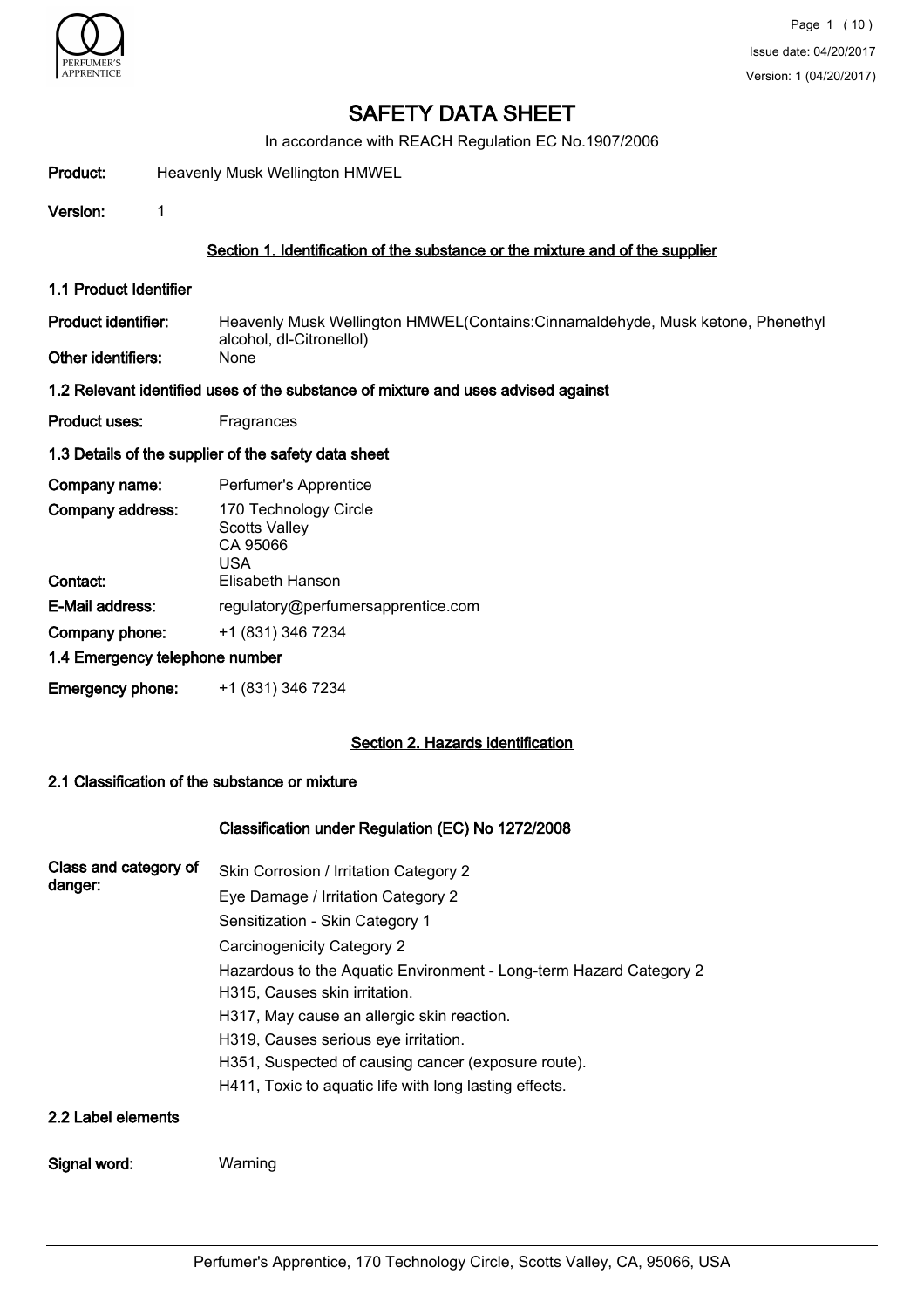

In accordance with REACH Regulation EC No.1907/2006

|                              | IN accordance with REACH Regulation EC NO. 1907/2006                                                                                                                                                                                                                                                                                                                             |
|------------------------------|----------------------------------------------------------------------------------------------------------------------------------------------------------------------------------------------------------------------------------------------------------------------------------------------------------------------------------------------------------------------------------|
| Product:                     | Heavenly Musk Wellington HMWEL                                                                                                                                                                                                                                                                                                                                                   |
| Version:                     | 1                                                                                                                                                                                                                                                                                                                                                                                |
| <b>Hazard statements:</b>    | H315, Causes skin irritation.                                                                                                                                                                                                                                                                                                                                                    |
|                              | H317, May cause an allergic skin reaction.                                                                                                                                                                                                                                                                                                                                       |
|                              | H319, Causes serious eye irritation.                                                                                                                                                                                                                                                                                                                                             |
|                              | H351, Suspected of causing cancer (exposure route).                                                                                                                                                                                                                                                                                                                              |
|                              | H411, Toxic to aquatic life with long lasting effects.                                                                                                                                                                                                                                                                                                                           |
| Supplemental<br>Information: | EUH208, Contains 1-(1,2,3,4,5,6,7,8-Octahydro-2,3,8,8-tetramethyl-2-naphthalenyl)ethanone,<br>4-tert-Butylcyclohexyl acetate, Acetyl cedrene, Benzyl salicylate, Coumarin, Isoeugenol,<br>Piperonal, alpha-Amylcinnamaldehyde, alpha-Hexylcinnamaldehyde, alpha-iso-Methylionone,<br>d-Limonene, p-t-Butyl-alpha-methylhydrocinnamic aldehyde. May produce an allergic reaction. |
| Precautionary                | P202, Do not handle until all safety precautions have been read and understood.                                                                                                                                                                                                                                                                                                  |
| statements:                  | P261, Avoid breathing vapour or dust.                                                                                                                                                                                                                                                                                                                                            |
|                              | P264, Wash hands and other contacted skin thoroughly after handling.                                                                                                                                                                                                                                                                                                             |
|                              | P272, Contaminated work clothing should not be allowed out of the workplace.                                                                                                                                                                                                                                                                                                     |
|                              | P273, Avoid release to the environment.                                                                                                                                                                                                                                                                                                                                          |
|                              | P280, Wear protective gloves/eye protection/face protection.                                                                                                                                                                                                                                                                                                                     |
|                              | P302/352, IF ON SKIN: Wash with plenty of soap and water.                                                                                                                                                                                                                                                                                                                        |
|                              | P305/351/338, IF IN EYES: Rinse cautiously with water for several minutes. Remove contact<br>lenses, if present and easy to do. Continue rinsing.<br>P308/313, IF exposed or concerned: Get medical advice/attention.                                                                                                                                                            |
|                              | P333/313, If skin irritation or rash occurs: Get medical advice/attention.                                                                                                                                                                                                                                                                                                       |
|                              | P337/313, If eye irritation persists: Get medical advice/attention.                                                                                                                                                                                                                                                                                                              |
|                              | P362, Take off contaminated clothing and wash before reuse.                                                                                                                                                                                                                                                                                                                      |
|                              | P391, Collect spillage.                                                                                                                                                                                                                                                                                                                                                          |
|                              | P405, Store locked up.                                                                                                                                                                                                                                                                                                                                                           |
|                              | P501, Dispose of contents/container to approved disposal site, in accordance with local<br>regulations.                                                                                                                                                                                                                                                                          |
| Pictograms:                  |                                                                                                                                                                                                                                                                                                                                                                                  |
| Other hazards:               | None                                                                                                                                                                                                                                                                                                                                                                             |
|                              | Section 3. Composition / information on ingredients                                                                                                                                                                                                                                                                                                                              |
| 3.2 Mixtures                 |                                                                                                                                                                                                                                                                                                                                                                                  |
| <b>Contains:</b>             |                                                                                                                                                                                                                                                                                                                                                                                  |
|                              |                                                                                                                                                                                                                                                                                                                                                                                  |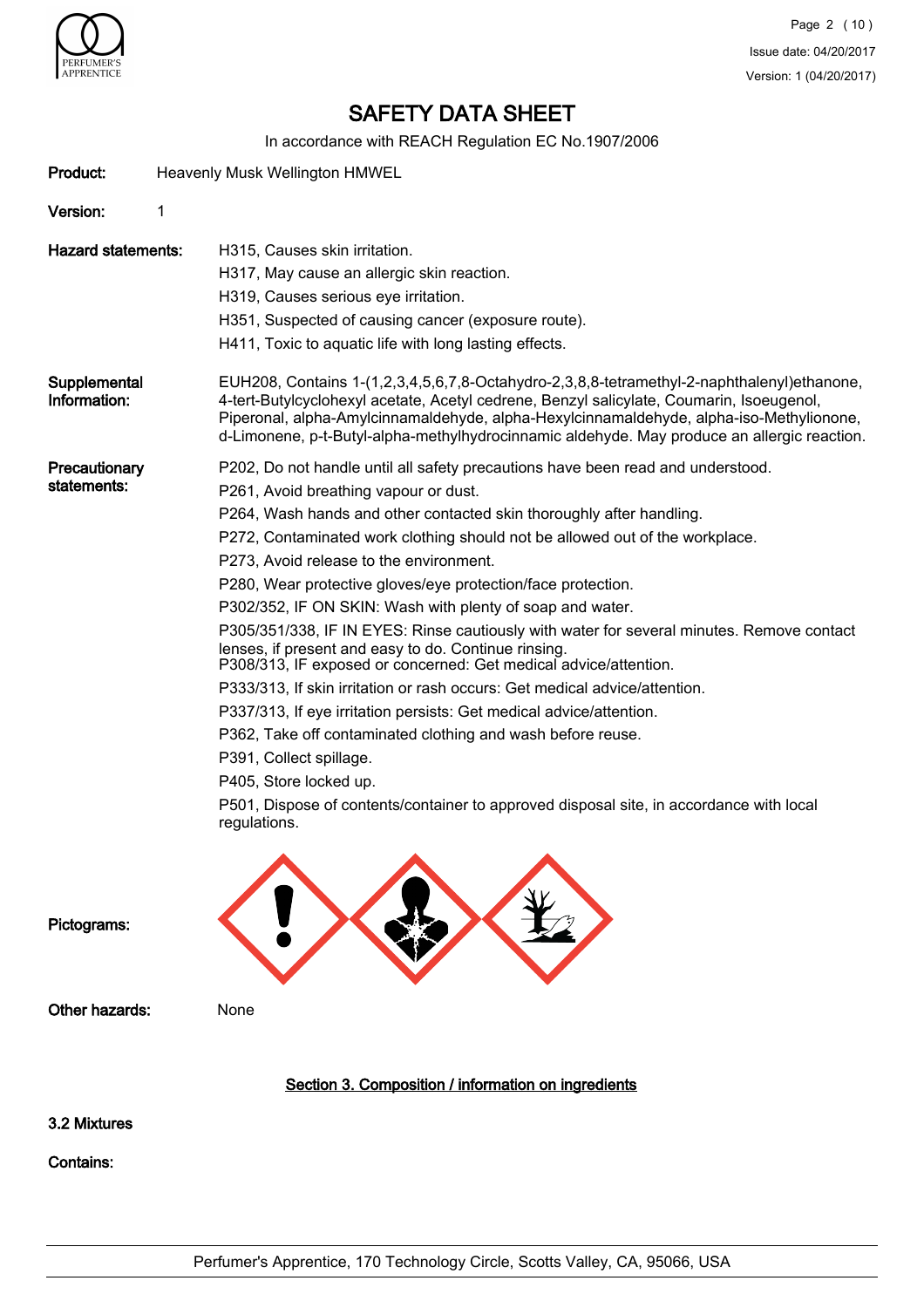

In accordance with REACH Regulation EC No.1907/2006

Product: Heavenly Musk Wellington HMWEL

# Version: 1

| Name                                                                                    | <b>CAS</b>    | EC        | <b>REACH Registration</b><br>No. | %        | <b>Classification for</b><br>(CLP) 1272/2008                                 |
|-----------------------------------------------------------------------------------------|---------------|-----------|----------------------------------|----------|------------------------------------------------------------------------------|
| Phenethyl alcohol                                                                       | 60-12-8       | 200-456-2 |                                  | 15.00%   | ATO 4-EDI 2;H302-<br>H319,-                                                  |
| 1,3,4,6,7,8-Hexahydro-<br>4,6,6,7,8,8-<br>hexamethylcyclopenta-<br>gamma-2-benzopyran   | 1222-05-5     | 214-946-9 |                                  | 6.10%    | EH A1-EH C1;H410,-                                                           |
| 4-tert-Butylcyclohexyl<br>acetate                                                       | 32210-23-4    | 250-954-9 |                                  | 5.40%    | SS 1B;H317,-                                                                 |
| Benzyl acetate                                                                          | 140-11-4      | 205-399-7 |                                  | 5.40%    | EH C3:H412.-                                                                 |
| Idl-Citronellol                                                                         | 106-22-9      | 203-375-0 |                                  | 5.40%    | <b>SCI 2-EDI 2-SS 1B;</b><br>H315-H317-H319,-                                |
| Benzyl benzoate                                                                         | 120-51-4      | 204-402-9 |                                  | 4.60%    | ATO 4-EH A1-EH C2:<br>H302-H400-H411,-                                       |
| Acetyl cedrene                                                                          | 32388-55-9    | 251-020-3 |                                  | 3.10%    | SS 1B-EH A1-EH C1;<br>H317-H410,-                                            |
| Linalool                                                                                | 78-70-6       | 201-134-4 |                                  | 2.71%    | SCI 2-EDI 2;H315-<br>H319,-                                                  |
| Linalyl acetate                                                                         | 115-95-7      | 204-116-4 |                                  | 2.70%    | SCI 2-EDI 2:H315-<br>H319.-                                                  |
| <b>I</b> Musk ketone                                                                    | $81 - 14 - 1$ | 201-328-9 |                                  | 2.70%    | CAR 2-EH A1-EH C1;<br>H351-H410,-                                            |
| alpha-Terpineol                                                                         | 98-55-5       | 202-680-6 |                                  | 2.70%    | SCI 2-EDI 2:H315-<br>H319.-                                                  |
| ld-Limonene                                                                             | 5989-27-5     | 227-813-5 |                                  | 2.59%    | FL 3-SCI 2-SS 1B-AH<br>1-EH A1-EH C1;H226-<br>H304-H315-H317-<br>H410.-      |
| 3,7-Dimethyl-1-octanol                                                                  | 106-21-8      | 203-374-5 |                                  | 1.35%    | SCI 2-EDI 2-EH C2:<br>H315-H319-H411,-                                       |
| Coumarin                                                                                | $91-64-5$     | 202-086-7 |                                  | 1.35%    | ATO 4-SS 1B; H302-<br>H317.-                                                 |
| Methyl ester of rosin<br>(partially hydrogenated)                                       | 8050-15-5     | 232-476-2 |                                  | 1.35%    | EH C3;H412,-                                                                 |
| alpha-<br>Amylcinnamaldehyde                                                            | 122-40-7      | 204-541-5 |                                  | 1.35%    | SS 1B-EH C2;H317-<br>H411.-                                                  |
| alpha-iso-Methylionone                                                                  | 127-51-5      | 204-846-3 |                                  | 0.80%    | <b>SCI 2-SS 1B-EH C2:</b><br>H315-H317-H411,-                                |
| Cinnamaldehyde                                                                          | 104-55-2      | 203-213-9 |                                  | 0.79%    | ATD 4-SCI 2-EDI 2-SS<br>1A;H312-H315-H317-<br>H319.-                         |
| alpha-<br>Hexylcinnamaldehyde                                                           | 101-86-0      | 202-983-3 |                                  | 0.60%    | SS 1B-EH A1-EH C2;<br>H317-H400-H411,-                                       |
| Benzyl salicylate                                                                       | 118-58-1      | 204-262-9 |                                  | 0.40%    | SS 1B-EH C3; H317-<br>H412,-                                                 |
| p-t-Butyl-alpha-<br>methylhydrocinnamic<br>aldehyde                                     | 80-54-6       | 201-289-8 |                                  | 0.40%    | <b>ATO 4-SCI 2-SS 1B-</b><br> REP 2-EH C2;H302-<br>H315-H317-H361-<br>H411.- |
| $1-(1,2,3,4,5,6,7,8-$<br>Octahydro-2,3,8,8-<br>tetramethyl-2-<br>naphthalenyl) ethanone | 54464-57-2    | 915-730-3 | 0.15%                            |          | SCI 2-SS 1B-EH C1:<br>H315-H317-H410,-                                       |
| Butylated<br>hydroxytoluene                                                             | 128-37-0      | 204-881-4 |                                  | 0.15%    | EH A1-EH C1;H410,-                                                           |
| Piperonal                                                                               | 120-57-0      | 204-409-7 |                                  | 0.15%    | SS 1B;H317,-                                                                 |
| Myrcene                                                                                 | 123-35-3      | 204-622-5 |                                  | $0.05\%$ | FL 3-SCI 2-EDI 2-AH 1:<br>H226-H304-H315-<br>H319.-                          |
| Isoeugenol                                                                              | 97-54-1       | 202-590-7 | 0.05%<br>H319,-                  |          | ATO 4-ATD 4-SCI 2-<br>EDI 2-SS 1A:H302-<br>H312-H315-H317-                   |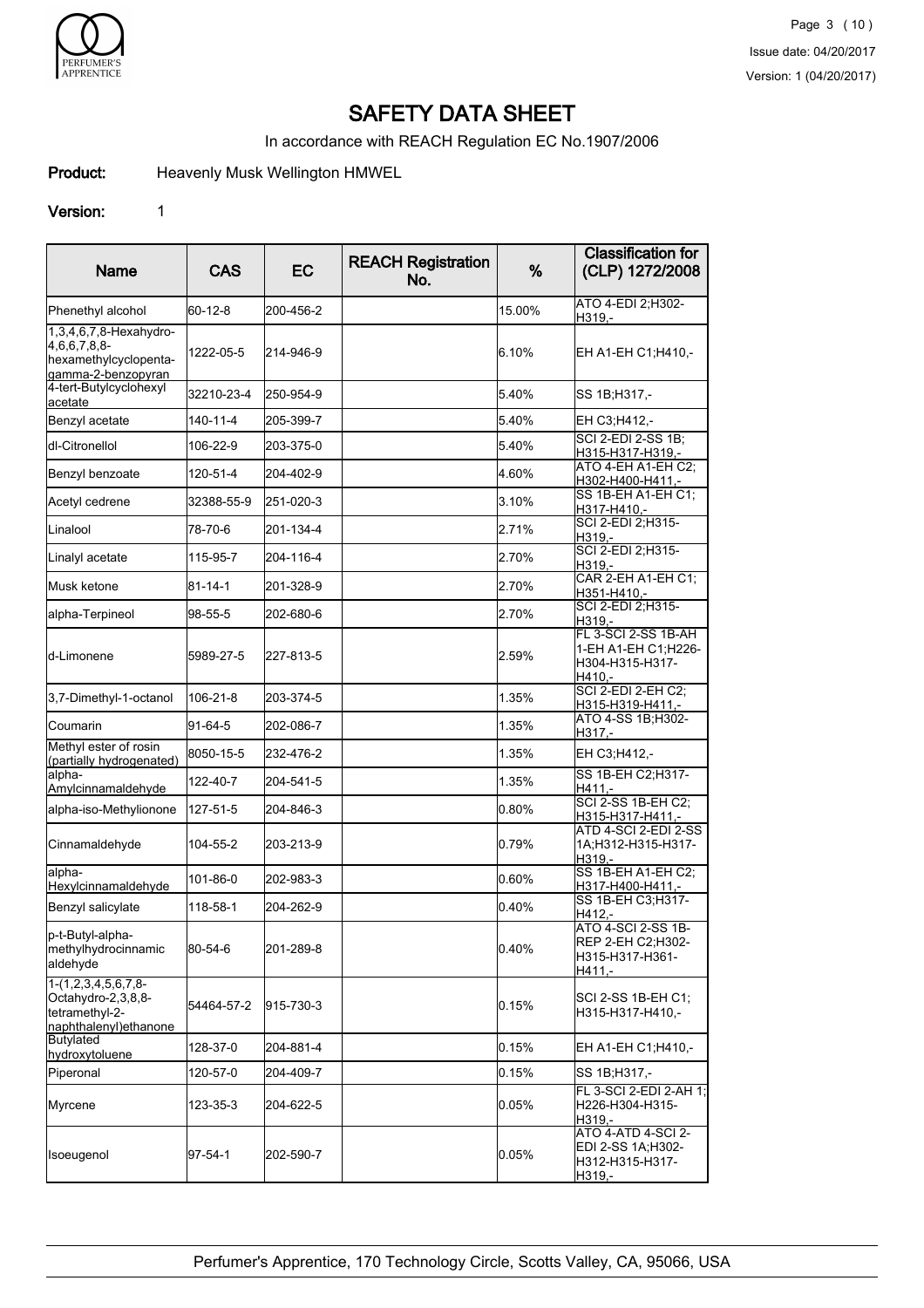

In accordance with REACH Regulation EC No.1907/2006

# Product: Heavenly Musk Wellington HMWEL

#### Version: 1

| lalpha-Pinene         | 80-56-8  | 201-291-9 | 0.02%       | FL 3-SCI 2-SS 1B-AH<br>l1-EH A1-EH C1:H226-<br>IH304-H315-H317-<br>H410.- |
|-----------------------|----------|-----------|-------------|---------------------------------------------------------------------------|
| beta-Caryophyllene    | 87-44-5  | 201-746-1 | 0.01%       | AH 1:H304.-                                                               |
| <b>I</b> p-Cymene     | 199-87-6 | 202-796-7 | 0.005%      | IFL 3-AH 1-EH C2:<br>H226-H304-H411.-                                     |
| dl-Limonene (racemic) | 138-86-3 | 205-341-0 | 0.002%      | IFL 3-SCI 2-SS 1B-AH<br>1-EH A1-EH C1:H226-<br>IH304-H315-H317-<br>H410 - |
| Ibeta-Pinene          | 127-91-3 | 204-872-5 | $< 0.001\%$ | FL 3-SCI 2-SS 1B-AH<br>l1-EH A1-EH C1:H226-<br>H304-H315-H317-<br>H410.-  |
| Terpinolene           | 586-62-9 | 209-578-0 | < 0.001%    | <b>SS 1B-AH 1-EH A1-EH</b><br>C1;H304-H317-H410,-                         |

#### Substances with Community workplace exposure limits:

| <b>Name</b>              | CAS      | EC        | %      |
|--------------------------|----------|-----------|--------|
| Butylated hydroxytoluene | 128-37-0 | 204-881-4 | 0.15%  |
| Diethyl phthalate        | 84-66-2  | 201-550-6 | 31.00% |

Substances that are persistent, bioaccumulative and toxic or very persistent and very bioaccumulative, greater than 0.1%:

Not Applicable

# Section 4. First-aid measures

# 4.1 Description of first aid measures

IF ON SKIN: Wash with plenty of soap and water.

IF IN EYES: Rinse cautiously with water for several minutes. Remove contact lenses, if present and easy to do. Continue rinsing.

IF exposed or concerned: Get medical advice/attention.

# 4.2 Most important symptoms and effects, both acute and delayed

Causes skin irritation.

May cause an allergic skin reaction.

Causes serious eye irritation.

Suspected of causing cancer (exposure route).

# 4.3 Indication of any immediate medical attention and special treatment needed

None expected, see Section 4.1 for further information.

# SECTION 5: Firefighting measures

# 5.1 Extinguishing media

Suitable media: Carbon dioxide, Dry chemical, Foam.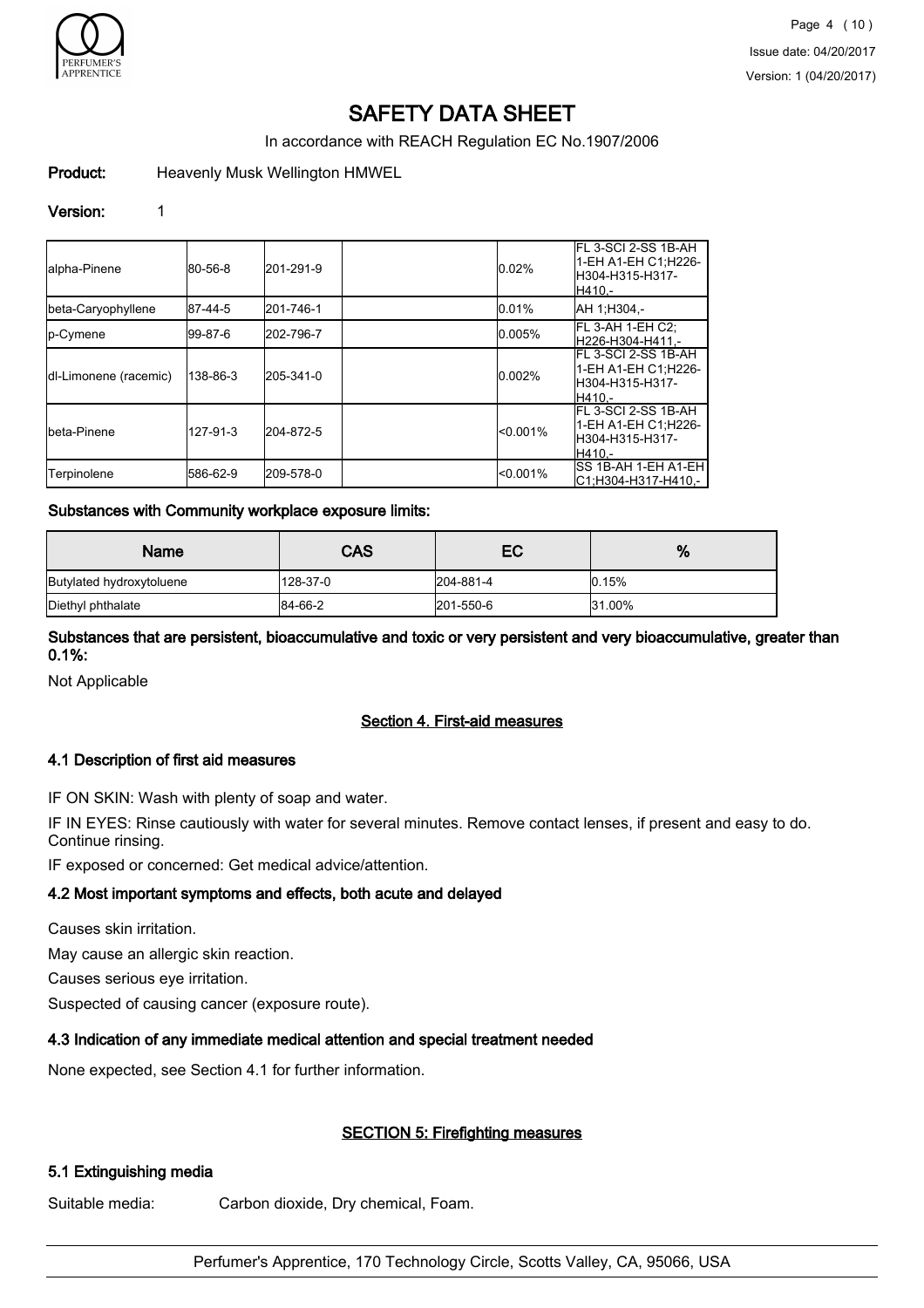

In accordance with REACH Regulation EC No.1907/2006

Product: Heavenly Musk Wellington HMWEL

Version: 1

# 5.2 Special hazards arising from the substance or mixture

In case of fire, may be liberated: Carbon monoxide, Unidentified organic compounds.

# 5.3 Advice for fire fighters:

In case of insufficient ventilation, wear suitable respiratory equipment.

# Section 6. Accidental release measures

#### 6.1 Personal precautions, protective equipment and emergency procedures:

Avoid inhalation. Avoid contact with skin and eyes. See protective measures under Section 7 and 8.

# 6.2 Environmental precautions:

Keep away from drains, surface and ground water, and soil.

# 6.3 Methods and material for containment and cleaning up:

Remove ignition sources. Provide adequate ventilation. Avoid excessive inhalation of vapours. Contain spillage immediately by use of sand or inert powder. Dispose of according to local regulations.

# 6.4 Reference to other sections:

Also refer to sections 8 and 13.

# Section 7. Handling and storage

# 7.1 Precautions for safe handling:

Keep away from heat, sparks, open flames and hot surfaces. - No smoking. Use personal protective equipment as required. Use in accordance with good manufacturing and industrial hygiene practices. Use in areas with adequate ventilation Do not eat, drink or smoke when using this product.

# 7.2 Conditions for safe storage, including any incompatibilities:

Store in a well-ventilated place. Keep container tightly closed. Keep cool. Ground/bond container and receiving equipment. Use explosion-proof electrical, ventilating and lighting equipment. Use only non-sparking tools. Take precautionary measures against static discharge.

# 7.3 Specific end use(s):

Fragrances: Use in accordance with good manufacturing and industrial hygiene practices.

# Section 8. Exposure controls/personal protection

# 8.1 Control parameters

Workplace exposure limits: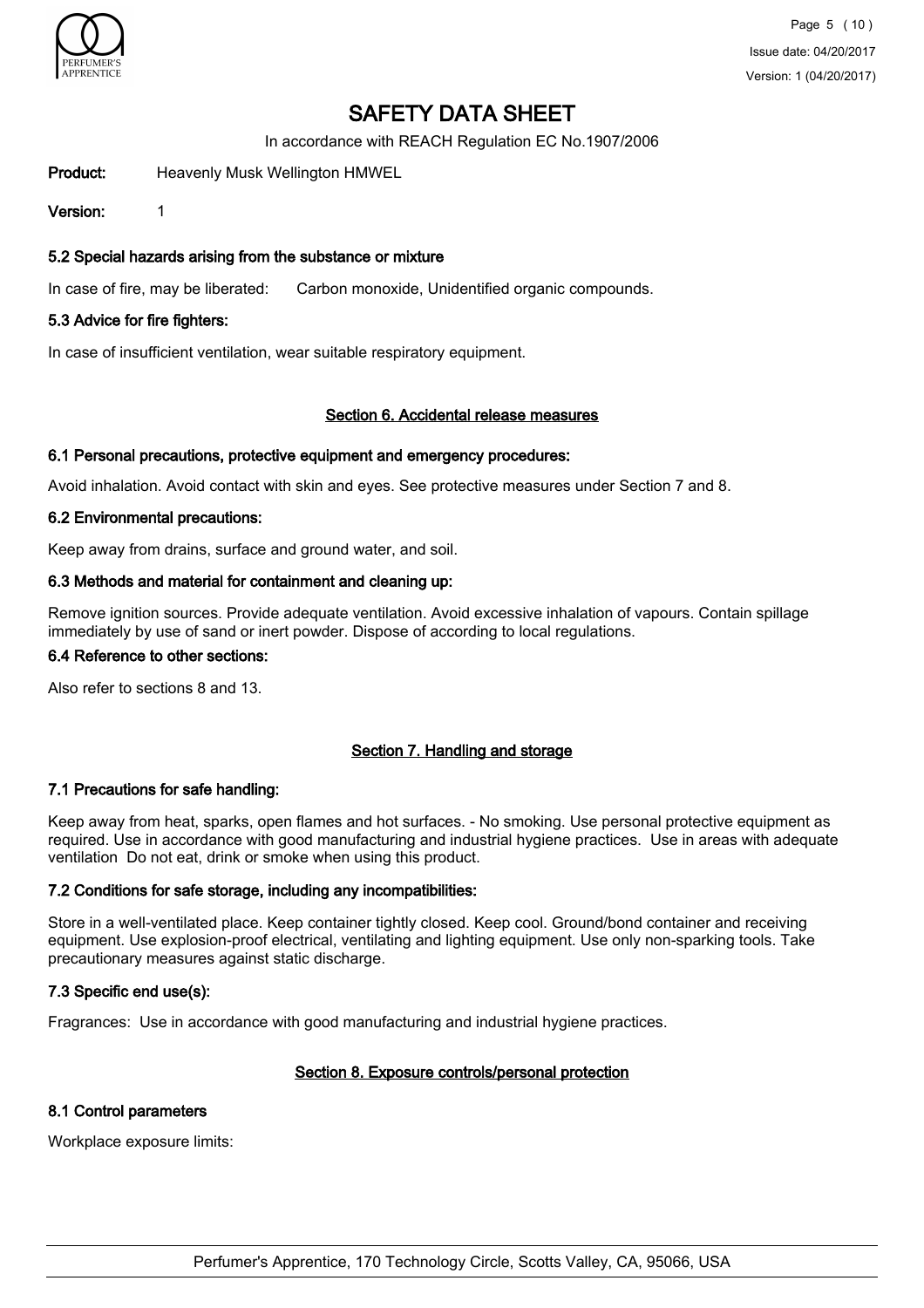

In accordance with REACH Regulation EC No.1907/2006

Product: Heavenly Musk Wellington HMWEL

# Version: 1

| Ingredient               | <b>CAS</b> | EC        | <b>Description</b>                | Value |
|--------------------------|------------|-----------|-----------------------------------|-------|
| Butylated hydroxytoluene | 128-37-0   |           | $204-881-4$ UK WEL Long term mgm3 | 10    |
|                          | 84-66-2    |           | UK WEL Long term mgm3             | 15    |
| Diethyl phthalate        |            | 201-550-6 | UK WEL Short term mgm3            | 10    |

# 8.2 Exposure Controls

# Eye / Skin Protection

Wear protective gloves/eye protection/face protection

# Respiratory Protection

Ensure adequate and ongoing ventilation is maintained in order to prevent build up of excessive vapour and to ensure occupational exposure limits are adhered to. If appropriate, and depending on your patterns and volumes of use, the following engineering controls may be required as additional protective measures: a) Isolate mixing rooms and other areas where this material is used or openly handled. Maintain these areas under negative air pressure relative to the rest of the plant. b) Employ the use of Personal protective equipment - an approved, properly fitted respirator with organic vapour cartridges or canisters and particulate filters. c) Use local exhaust ventilation around open tanks and other open sources of potential exposures in order to avoid excessive inhalation, including places where this material is openly weighed or measured. In addition, use general dilution ventilation of the work area to eliminate or reduce possible worker exposures. d) Use closed systems for transferring and processing this material.

Also refer to Sections 2 and 7.

# Section 9. Physical and chemical properties

# 9.1 Information on basic physical and chemical properties

| Appearance:                                   | Not determined                               |
|-----------------------------------------------|----------------------------------------------|
| Odour:                                        | Not determined                               |
| Odour threshold:                              | Not determined                               |
| pH:                                           | Not determined                               |
| Melting point / freezing point:               | Not determined                               |
| Initial boiling point / range:                | Not determined                               |
| Flash point:                                  | >93.33 °C                                    |
| Evaporation rate:                             | Not determined                               |
| Flammability (solid, gas):                    | Not determined                               |
| Upper/lower flammability or explosive limits: | Product does not present an explosion hazard |
| Vapour pressure:                              | Not determined                               |
| Vapour density:                               | Not determined                               |
| <b>Relative density:</b>                      | Not determined                               |
| Solubility(ies):                              | Not determined                               |
| Partition coefficient: n-octanol/water:       | Not determined                               |
| Auto-ignition temperature:                    | Not determined                               |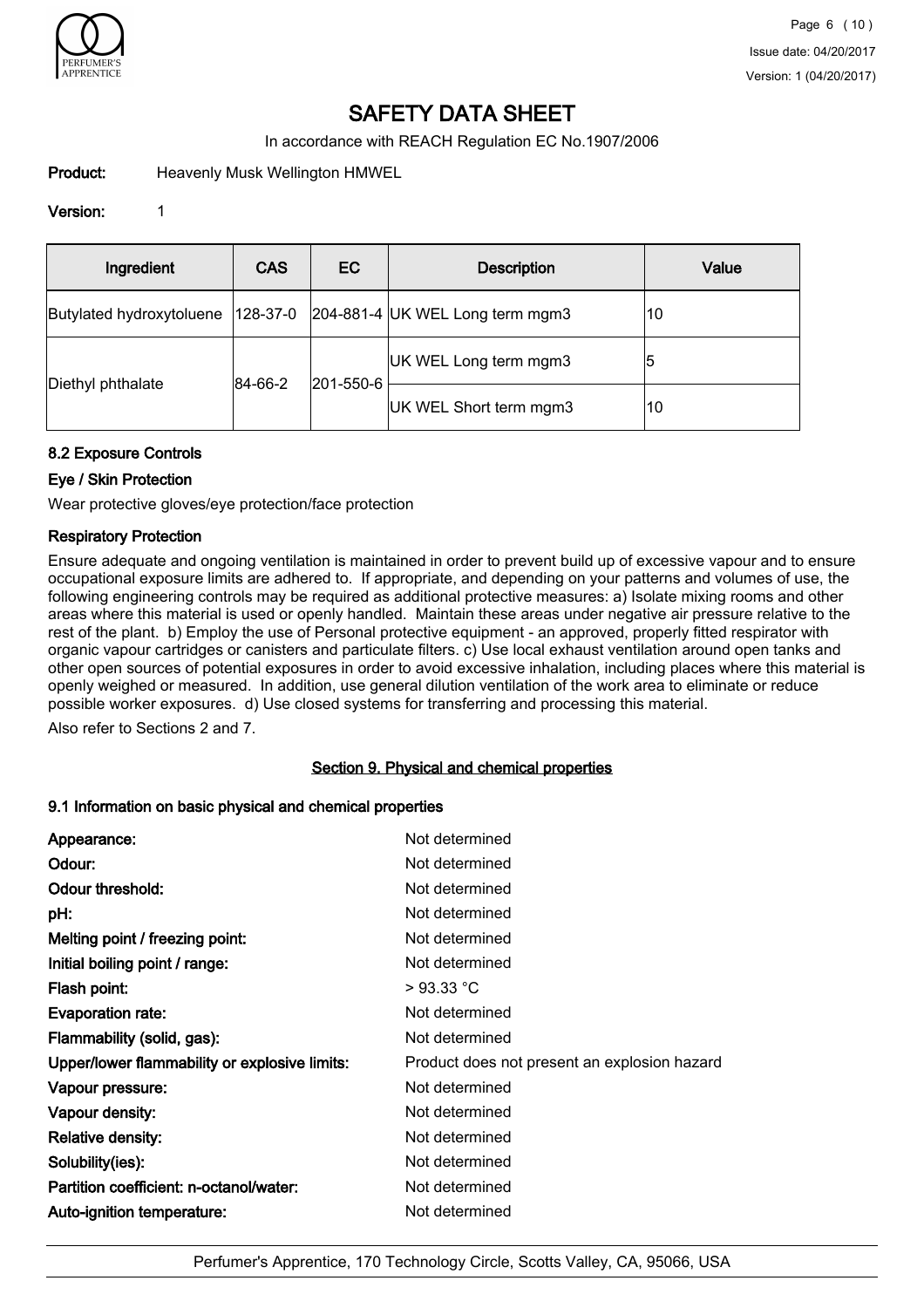

Page 7 (10) Issue date: 04/20/2017 Version: 1 (04/20/2017)

# SAFETY DATA SHEET

In accordance with REACH Regulation EC No.1907/2006

Product: Heavenly Musk Wellington HMWEL

Version: 1

| Decomposition temperature:   | Not determined |
|------------------------------|----------------|
| Viscosity:                   | Not determined |
| <b>Explosive properties:</b> | Not expected   |
| <b>Oxidising properties:</b> | Not expected   |

9.2 Other information: None available

# Section 10. Stability and reactivity

#### 10.1 Reactivity:

Presents no significant reactivity hazard, by itself or in contact with water.

# 10.2 Chemical stability:

Good stability under normal storage conditions.

# 10.3 Possibility of hazardous reactions:

Not expected under normal conditions of use.

#### 10.4 Conditions to avoid:

Avoid extreme heat.

# 10.5 Incompatible materials:

Avoid contact with strong acids, alkalis or oxidising agents.

# 10.6 Hazardous decomposition products:

Not expected.

# Section 11. Toxicological information

# 11.1 Information on toxicological effects

This mixture has not been tested as a whole for health effects. The health effects have been calculated using the methods outlined in Regulation (EC) No 1272/2008 (CLP).

| <b>Acute Toxicity:</b>             | Based on available data the classification criteria are not met. |
|------------------------------------|------------------------------------------------------------------|
| <b>Acute Toxicity Oral</b>         | 4468                                                             |
| <b>Acute Toxicity Dermal</b>       | >5000                                                            |
| <b>Acute Toxicity Inhalation</b>   | Not Available                                                    |
| Skin corrosion/irritation:         | Skin Corrosion / Irritation Category 2                           |
| Serious eye damage/irritation:     | Eye Damage / Irritation Category 2                               |
| Respiratory or skin sensitisation: | Sensitization - Skin Category 1                                  |
| Germ cell mutagenicity:            | Based on available data the classification criteria are not met. |
| Carcinogenicity:                   | Carcinogenicity Category 2                                       |
| Reproductive toxicity:             | Based on available data the classification criteria are not met. |
| STOT-single exposure:              | Based on available data the classification criteria are not met. |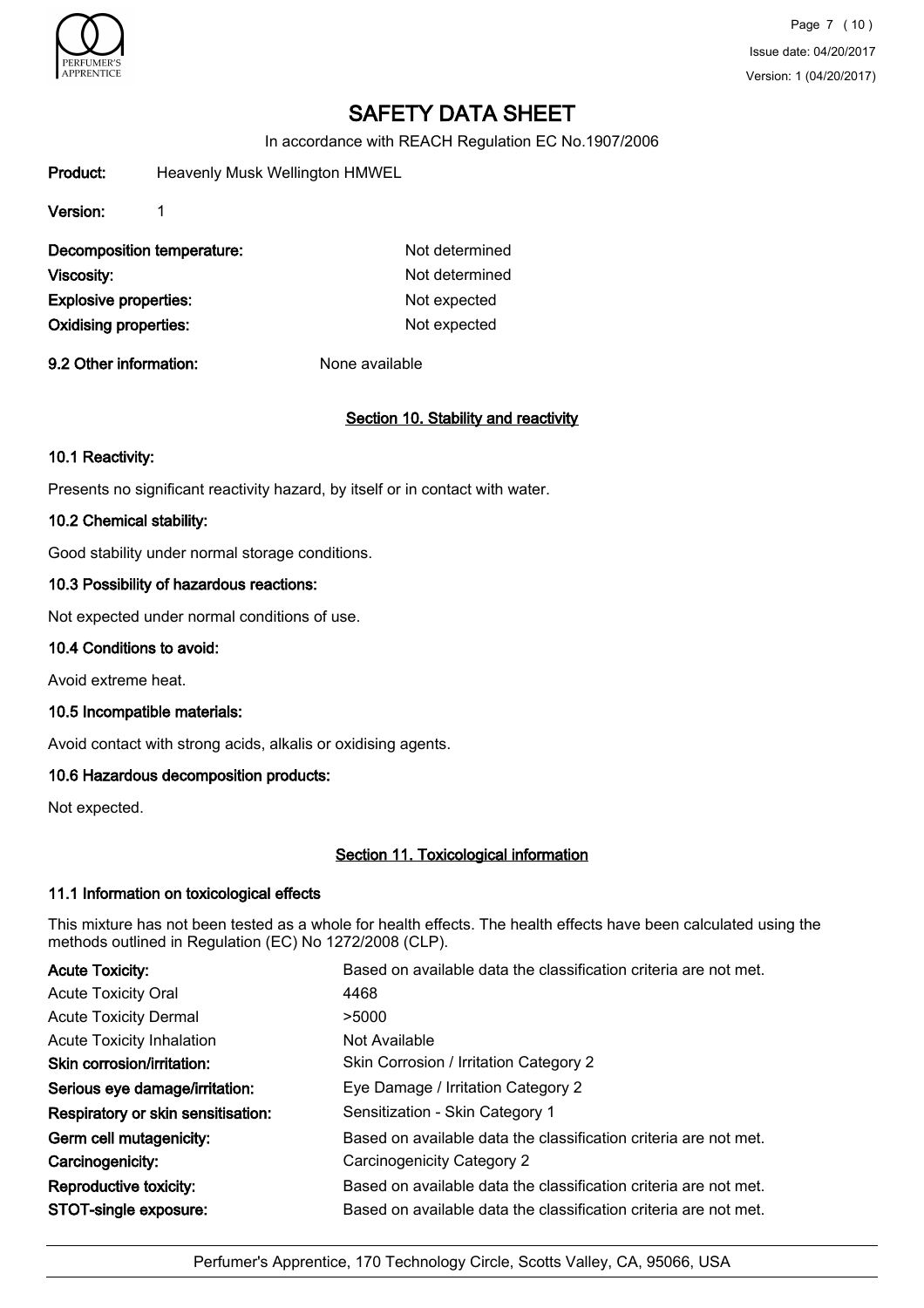

In accordance with REACH Regulation EC No.1907/2006

Product: Heavenly Musk Wellington HMWEL

Version: 1

STOT-repeated exposure: Based on available data the classification criteria are not met. Aspiration hazard: **Based on available data the classification criteria are not met.** 

# Information about hazardous ingredients in the mixture

| Ingredient        | <b>CAS</b>      | EC        | LD50/ATE Oral | LD50/ATE<br>Dermal | LC50/ATE<br><b>Inhalation</b> | LC50 Routel      |
|-------------------|-----------------|-----------|---------------|--------------------|-------------------------------|------------------|
| Benzyl benzoate   | 120-51-4        | 204-402-9 | 1500          | 4000               | Not available                 | Not<br>available |
| <b>Coumarin</b>   | $ 91 - 64 - 5 $ | 202-086-7 | 500           | Not available      | Not available                 | Not<br>available |
| Phenethyl alcohol | $ 60-12-8 $     | 200-456-2 | 1610          | 2500               | Not available                 | Not<br>available |

Refer to Sections 2 and 3 for additional information.

# Section 12. Ecological information

# 12.1 Toxicity:

Toxic to aquatic life with long lasting effects.

- 12.2 Persistence and degradability: Not available
- 12.3 Bioaccumulative potential: Not available
- 12.4 Mobility in soil: Not available
- 12.5 Results of PBT and vPvB assessment:

This substance does not meet the PBT/vPvB criteria of REACH, annex XIII.

12.6 Other adverse effects: Not available

# Section 13. Disposal considerations

# 13.1 Waste treatment methods:

Dispose of in accordance with local regulations. Avoid disposing into drainage systems and into the environment. Empty containers should be taken to an approved waste handling site for recycling or disposal.

# Section 14. Transport information

| 14.1 UN number:                  | UN3082                                                                                                                                                    |
|----------------------------------|-----------------------------------------------------------------------------------------------------------------------------------------------------------|
| 14.2 UN Proper Shipping Name:    | ENVIRONMENTALLY HAZARDOUS SUBSTANCE, LIQUID, N.O.S.<br>$(1,3,4,6,7,8$ -Hexahydro-4,6,6,7,8,8-hexamethylcyclopenta-gamma-2-<br>benzopyran, Acetyl cedrene) |
| 14.3 Transport hazard class(es): | 9                                                                                                                                                         |
| Sub Risk:                        |                                                                                                                                                           |
| 14.4. Packing Group:             | Ш                                                                                                                                                         |
| 14.5 Environmental hazards:      | This is an environmentally hazardous substance.                                                                                                           |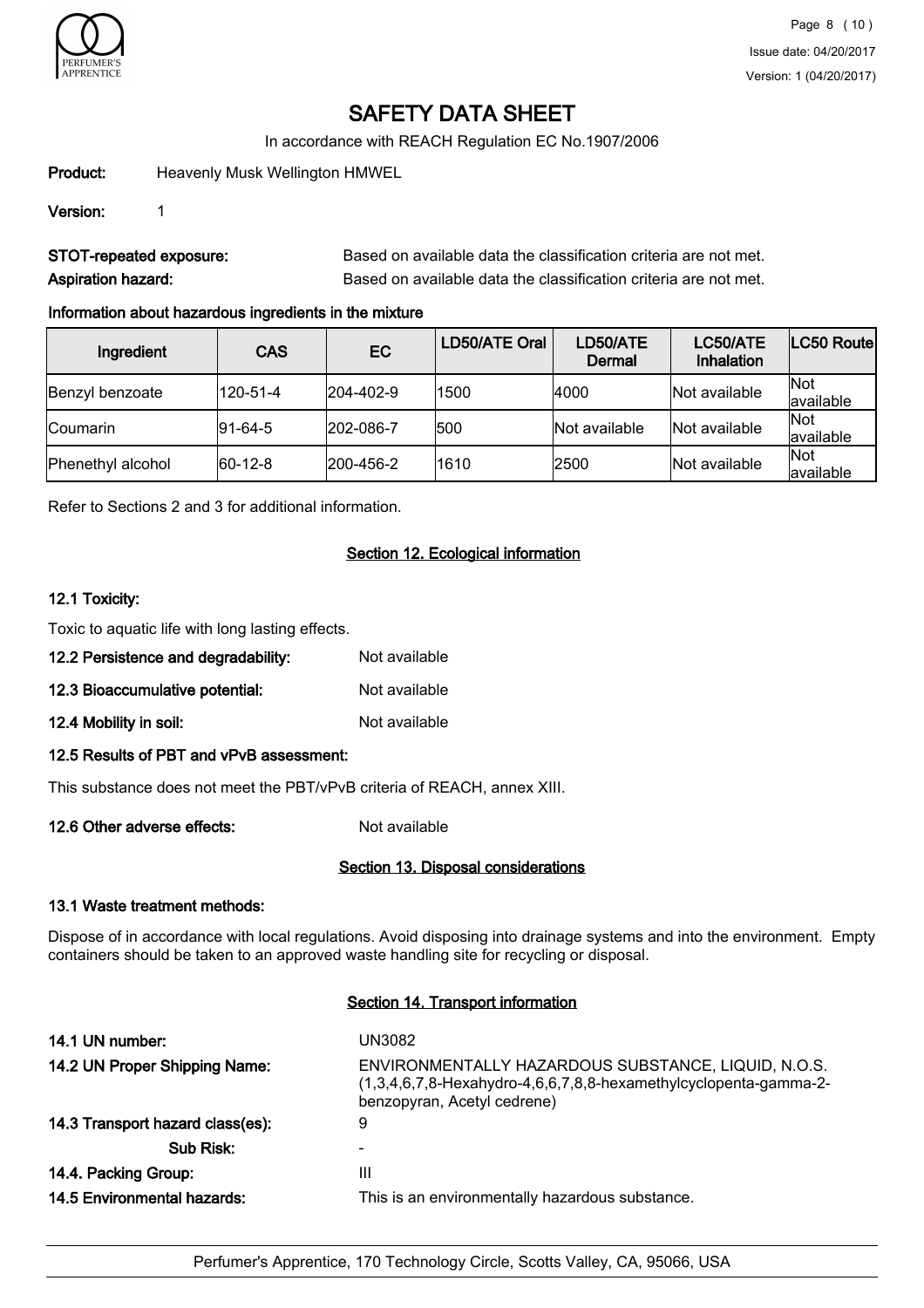

In accordance with REACH Regulation EC No.1907/2006

Product: Heavenly Musk Wellington HMWEL

Version: 1

# 14.6 Special precautions for user: None additional

# 14.7 Transport in bulk according to Annex II of MARPOL73/78 and the IBC Code:

Not applicable

# Section 15. Regulatory information

# 15.1 Safety, health and environmental regulations/legislation specific for the substance or mixture

None additional

# 15.2 Chemical Safety Assessment

A Chemical Safety Assessment has not been carried out for this product.

# Section 16. Other information

Concentration % Limits: EH C2=16.11% EH C3=1.60% EH C4=86.67% SCI 2=57.30% EDI 2=33. 49% SS 1=12.70% CAR 2=37.04% Total Fractional Values: EH C2=6.21 EH C3=62.36 EH C4=1.15 SCI 2=1.75 EDI 2=2.99 SS 1=7.88 CAR 2=2.70

Key to revisions:

Not applicable

# Key to abbreviations:

| Abbreviation      | Meaning                                                               |
|-------------------|-----------------------------------------------------------------------|
| AH 1              | <b>Aspiration Hazard Category 1</b>                                   |
| ATD <sub>4</sub>  | Acute Toxicity - Dermal Category 4                                    |
| ATO 4             | Acute Toxicity - Oral Category 4                                      |
| CAR <sub>2</sub>  | Carcinogenicity Category 2                                            |
| EDI <sub>2</sub>  | Eye Damage / Irritation Category 2                                    |
| IEH A1            | Hazardous to the Aquatic Environment - Acute Hazard Category 1        |
| EH C1             | Hazardous to the Aquatic Environment - Long-term Hazard Category 1    |
| IEH C2            | Hazardous to the Aquatic Environment - Long-term Hazard Category 2    |
| EH C <sub>3</sub> | Hazardous to the Aquatic Environment - Long-term Hazard Category 3    |
| FL <sub>3</sub>   | Flammable Liquid, Hazard Category 3                                   |
| H226              | Flammable liquid and vapour.                                          |
| <b>H</b> 302      | Harmful if swallowed.                                                 |
| H304              | May be fatal if swallowed and enters airways.                         |
| H312              | Harmful in contact with skin.                                         |
| H315              | Causes skin irritation.                                               |
| H317              | May cause an allergic skin reaction.                                  |
| H319              | Causes serious eye irritation.                                        |
| H351              | Suspected of causing cancer (exposure route).                         |
| H361              | Suspected of damaging fertility or the unborn child (exposure route). |
| H400              | Very toxic to aquatic life.                                           |